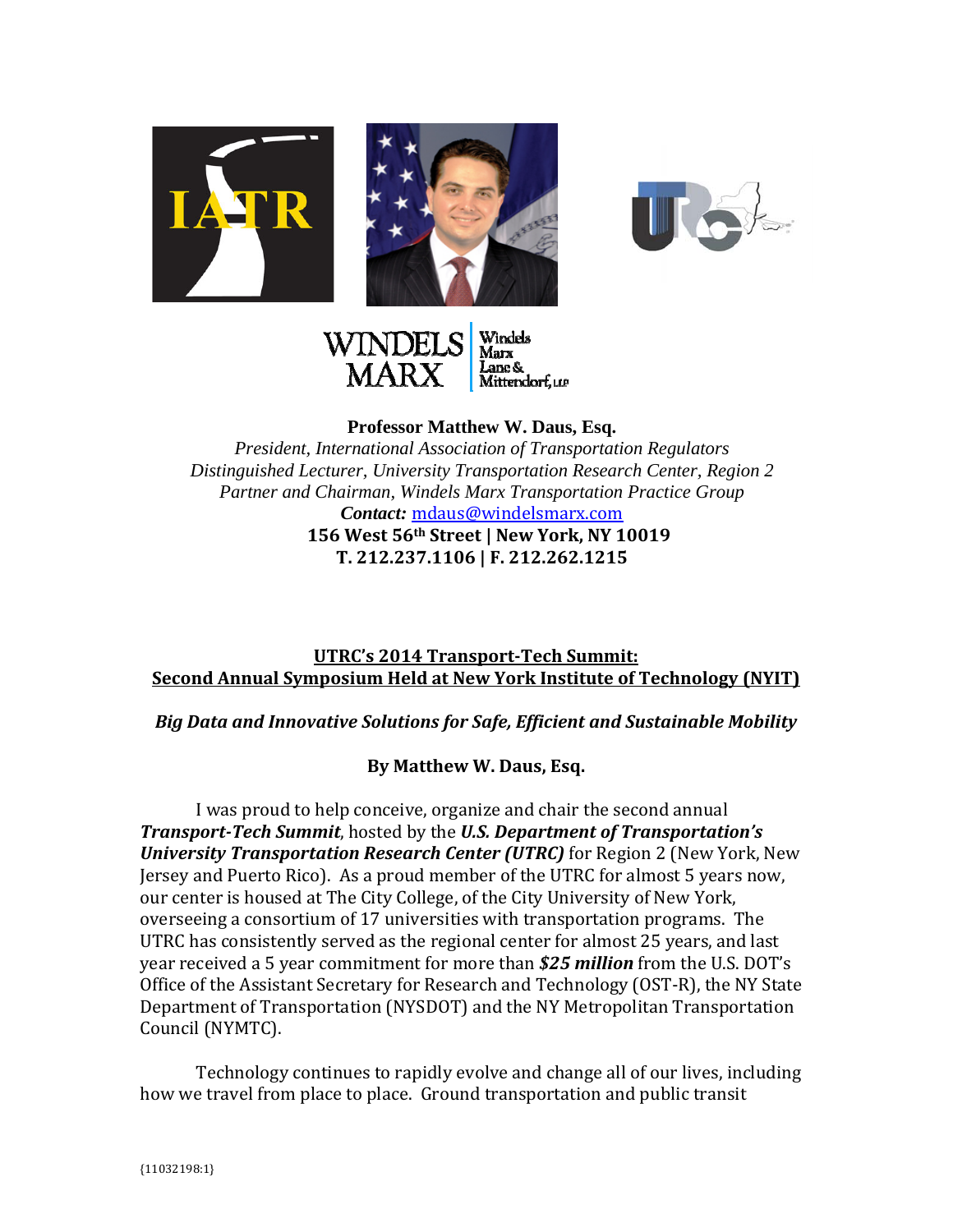technology advances are bringing our "transportation and mobility network" closer together. Transportation modes and sub-modes are now able to share data and work together more closely and seamlessly than ever before. That trend is going to continue, not cease or diminish. "Big data" is not just about collecting, managing, storing and analyzing large data sets, its about how you use it to bring about positive change, which is the focus and mission of our Transport-Tech Summit. The goal of the symposium was to discuss technology, not in a modal vacuum, but in terms of three basic overall goals that apply to all modes - working together - for the ultimate benefit of passengers and pedestrians: (1) *Efficiency* (making transportation more efficient in theory will increase usage of appropriate modes and ultimately save passengers money due to competition and enhanced connectivity); (2) *Safety and security* (e.g., the use of black box related technology and resultant data to reduce vehicle crashes, such as is being done now with NYC Mayor de Blasio's Vision Zero initiatives); and (3) **Sustainability and accessibility** (ensuring that the efficiency gains of enhanced technology and data collection/analysis benefit the environment, and achieve equity among passengers, including the disabled and economically disadvantaged).

This multi-modal symposium brought together members of the academic community (including students, researchers and professors), private industry (including government vendors, ground transportation providers and technology companies) and government officials (such as transportation departments, taxi and limousine regulators and mass transit agency representatives). This summit also uniquely married all of the component parts of our transportation network where technology plays a major connective role, including: (1) the *vehicle*; (2) *passengers*; and (3) *infrastructure*. The vehicle itself - whether the on-board diagnostics (OBD) system of the car's computer or use of vehicle black boxes to capture G-Force and other data - is a major consideration for policy-making and future transportation advancements. Passengers are addicted to their smartphones, expect and demand quick and sustainable options, and technology has and will continue to assist them even more in making sound inter-modal connections and modal choices, while reducing travel time and saving money. Finally, technology and data collection and use will not be limited to just the users and vehicles of transportation to realize increased efficiency, safety and sustainability, but also will involve interactions with infrastructure (e.g., traffic light signal timing to allow bus rapid transit to operate more efficiently, and communications between vehicles and other vehicles (V2V), passengers (V2P) and infrastructure (V2I) to avoid collisions).

The summit began with introductory remarks by **Hon. Council Member Ydanis Rodriguez**, *Chair of the New York City Council's Transportation* **Committee.** Councilman Rodriguez, himself a former livery cab driver and a graduate of The City College of New York (the home of UTRC), spoke of his "progressive transportation agenda" and the role data will play in both his legislative activity and oversight responsibilities. Council Member Rodriguez is responsible for helping pass legislation implementing "Vision Zero" and "Cooper's Law" - pro-public safety initiatives for for-hire and other vehicles where data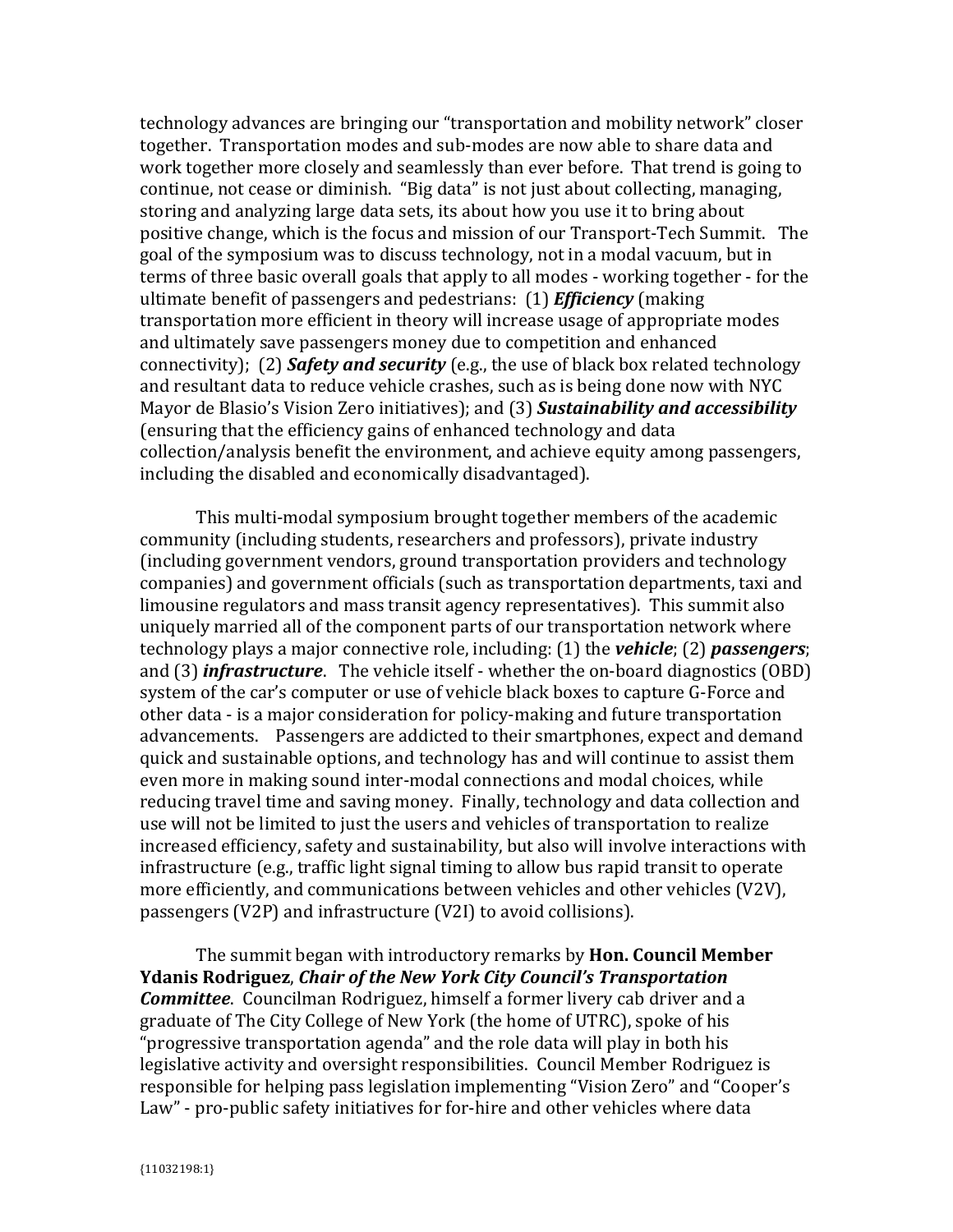collection plays a major role in the success of such initiatives and law enforcement. Also, the Chairman spoke of the important role data will play in his committee's oversight of important transportation agencies such as the Metropolitan Transportation Authority, the NYC Department of Transportation (DOT) and the NYC Taxi and Limousine Commission. To view the video of this speech, please see the following link:  $\frac{http://vimeo.com/114064775}{http://vimeo.com/114064775}$ 

The work of the day then began with a plenary session moderated by Dr. Robert "Buz" Paaswell on "Vehicle Technology - Safety & Sustainability" that included presentations on environmental/alternative fuel technology and electric vehicles, as well as autonomous vehicle technology. Then, upon unveiling several academic posters and papers for display, the first series of breakouts were held- all involved the use of data for improving transportation. UTRC Director Dr. Camille Kamga moderated a session on *Traffic & Transit Management*, that included realtime bus and traffic ridership data, traffic flow and congestion data. I moderated a breakout session on the use of *Taxicab Data Analysis & Modelling*, including the relationship between the bike share program and taxicab ridership. The remaining morning breakout session was moderated by Dr. Sabiha Wadoo of NYIT and included presentations on *Big Transportation Data* including NYC DOT projects, traffic signal management, transport planning and pedestrian crash hotspots. The afternoon breakout sessions covered such topics as *Travel and Safety Data* (moderated by Professor Hongmian Gong), *Security & Privacy* (moderated by Professor Sarah Kaufman from NYU), and *Transportation Simulation* (by City College Assistant Professor Mahdieh Allahviranloo).

After the luncheon, I was pleased to introduce our **Keynote Speaker, Dr. Amen Ra Mashariki**, the newly appointed *Chief Analytics Officer*, who leads the *Mayor's Office of Data Analytics (MODA).* A graduate of Brooklyn Tech, and a computer scientist and engineer, Dr. Mashariki previously served as Chief Technology Officer at the U.S. Office of Personnel and Management. MODA's mission is to serve as NYC's civic intelligence center, allowing the aggregation and analysis of big data across city agencies, to increase the efficiency of service delivery and enhance government transparency. MODA's role includes building a citywide data platform to facilitate data sharing, oversee citywide data projects and implementing the City's Open Data Law. Dr. Mashariki spoke of his experience, perspective and plans for MODA, which include internal government "Hack-A-Thons" or what is known as "Data-Palooza." That is an exercise by which government agencies share data and brainstorm as to how such data can be used to improve agency coordination and service delivery, among other items – but it does not involve actual "computer hacking" or anything so nefarious. As President Reagan once said in a different context, I encouraged Dr. Mashariki and Mayor de Blasio to "Tear *Down Those Data Walls* "that separate government agencies, private industry and the academic community, for the betterment of the public. The fact that public information under the Freedom of Information Act takes so long for government agencies to deliver to researchers, and at such a high cost, is an impediment to service delivery and, particularly in the transportation field, to passenger efficiency